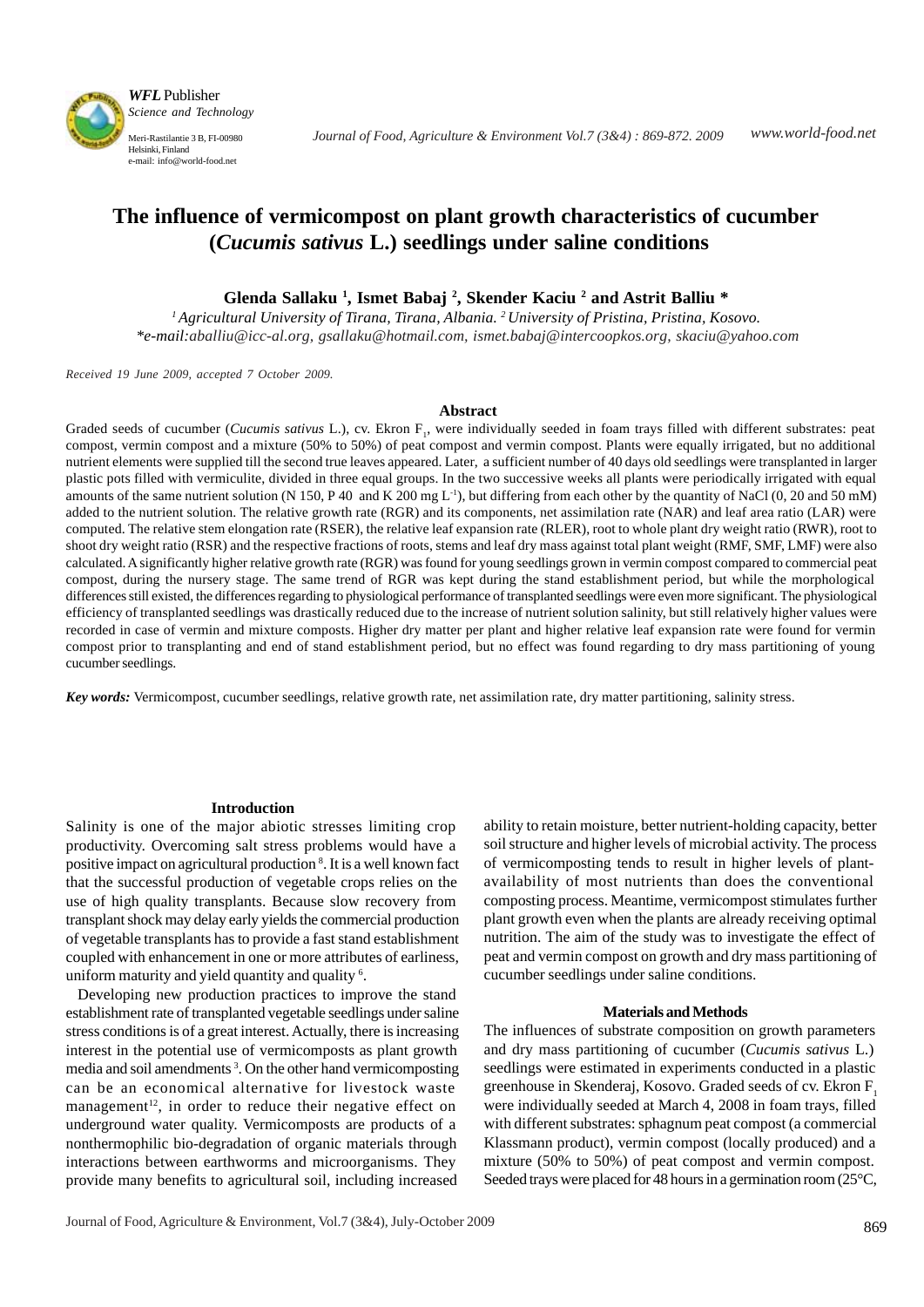95% humidity). After germination, plants were placed in a nonheated greenhouse, without temperature and humidity control. Plants were periodically and equally irrigated, but no additional nutrient elements were supplied all nursery time. Of each experimental plot 25 plants were randomly selected each of two successive harvesting times. Each time (after the first and second true leaves appearance, respectively, at 2 and 12 of April 2008) roots, stems and leaf dry matter were weighed and stem length and plant leaf area were successfully measured.

 In the end of nursery period, a sufficient number of 40 days old seedlings were transplanted in larger plastic pots filled with vermiculite. The total number of transplanted seedlings was divided in three equal groups. In the following two weeks all plants were periodically irrigated with equal amounts of the same nutrient solution (N 150, P 40 and K 200 mg  $L^{-1}$ ) but differing from each other by the quantity of NaCl (0, 20 and 50 mM) added to the nutrient solution. In the end of the two-week period, similarly to the end of the nursery stage, 10 plants were randomly selected and stem length and plant leaf area were measured and root, stem and leaf dry matter weighed.

 Based on the primary data, the relative growth rate (RGR) and its components, net assimilation rate (NAR) and leaf area ratio  $(LAR)$  were computed <sup>5</sup> for each period; the nursery stage and transplanting time. The root to whole plant dry weight ratio (RWR) and root to shoot dry weight ratio  $(RSR)^{10}$  and the respective fractions of roots, stems and leaf dry mass versus total plant weight (RMF, SMF, LMF) 13 were calculated. For each experimental plot, the relative stem elongation rate (RSER) and the relative leaf expansion rate (RLER) were also individually calculated. Analysis of variance was conducted for each experimental parameter and means were separated by least significant differences test (LSD) at 5% significance level.

## **Results and Discussion**

*The influence of vermin compost on seedling characteristics and dry matter partitioning:* Cucumber seedlings grown in vermin compost were characterized by a better performance in terms of growth rate and final weight. At the second true leaf stage, the cucumber seedlings grown in vermin compost showed a higher dry matter compared with peat grown seedlings (Table1). The differences were statistically significant and similar with results received by Golchin *et al.* <sup>7</sup> testing the effect of vermin compost on pistachio seedlings.

 Fifteen days after transplanting, the seedlings grown in pure vermin compost substrate or in mixture substrate (50% vermin compost + 50% peat) kept the advantage of a significantly higher dry matter weight, compared with pure peat grown seedlings. Though the seedlings dry matter was gradually decreased by the increase of nutrient solution salinity (0, 20 and 50 mM NaCl), still heavier plants compared with peat grown seedlings were recorded

in case of mixture substrate and vermin compost grown seedlings. Talking about root dry matter of plants the above trend was even more visible and highly significant (Table 1). Higher leaf area per plant was recorded in case of vermin compost grown seedlings, but no difference was found between peat and vermin compost grown seedlings according to plant height. During the nursery stage, both the relative leaf expansion rate (RLER) and the relative stem elongation rate (RSER) were significantly higher for vermin compost grown seedlings. A higher RLER was also recorded after transplanting for vermin and mixed compost (Table 1), but no difference was found regarding RSER (data not shown).

 These differences could be explained by assuming the presence of specific ingredients which promote the faster growth of vermin compost grown seedlings. Indeed, according to Muscolo *et al.*11, vermicomposts are comprised of large amounts of humic substances, some of the effects of which on plant growth are similar to those of soil-applied plant growth regulators.

 The way the growing substrate influences the photosynthetic products partitioning between the different plant parts, namely leaves, stems and roots, is of an utmost importance for the quality parameters of vegetable seedlings. Basically this is a question of the trade-off between biomass investment in leaves, which would increase the supply of photosynthates and in roots would stimulate the uptake of nutrients and water 13. Practically, the substrate composition had no effect on the dry matter partitioning of cucumber seedlings. The root:whole plant dry matter ratio (RWR) and root:shoot ratio (RSR) showed the same value despite of compost type. Similar results were obtained by Huang *et al.*<sup>8</sup> in case of salt-treated and control (no NaCl added) cucumber seedlings. Similar results were found regarding to root, stems and leaves mass fractions (Table 2). Generally speaking, the root share was very small compared with stems and especially leaf fraction and obviously vermin compost had no effect increasing the cucumber seedling root weight.

| Table 2. Dry matter partitioning of cucumber seedlings in |
|-----------------------------------------------------------|
| different substrates during the nursery stage.            |

| Substrate type  | RWR  | <b>RSR</b> | <b>RMF</b> | <b>SMF</b> | LMF  |
|-----------------|------|------------|------------|------------|------|
| Peat            | 0.14 | 0.16       | 0.14       | 0.39       | 0.47 |
| Peat+Vermicomp. | 0.13 | 0.14       | 0.13       | 0.39       | 0.46 |
| Vermicompost    | 0.14 | 0.16       | 0.14       | 0.39       | 0.47 |

RWR root:whole plant ratio, RSR root:shoot ratio, RMF root mass fraction, SMF stem mass fraction, LMF leaf mass fraction.

*The influence of vermin compost on seedling growth rate:* Growth intensity is an important quality parameter of vegetable seedlings. The relative growth rate (RGR) can be used as a comprehensive indicator for the evaluation of different growing conditions influence on seedling growth. A significantly higher relative growth rate (RGR) was found for cucumber seedlings grown in vermin compost compared to commercial peat compost,

**Table 1.** Growth parameters of cucumber seedlings in different substrates during the nursery stage and stand establishment period.

| Substrate type      | Nursery period |                    |                    |                      | Stand establ.period |                   |                      |
|---------------------|----------------|--------------------|--------------------|----------------------|---------------------|-------------------|----------------------|
|                     | W              | .A                 | <b>RLER</b>        | <b>RSER</b>          | W                   | RW                | <b>RLER</b>          |
| Peat                | $0.52^{b}$     | 70.77 <sup>b</sup> | $0.120^{b}$        | $0.057^{\circ}$      | 2.88 <sup>b</sup>   | 0.49 <sup>c</sup> | 0.038 <sup>b</sup>   |
| $Peak + Vermicomp.$ | $0.54^{b}$     | 76.00 <sup>b</sup> | $0.125^{b}$        | 0.067 <sup>b</sup>   | 3.27 <sup>a</sup>   | 0.59 <sup>b</sup> | $0.045$ <sup>a</sup> |
| Vermicomp.          | $0.59^{\rm a}$ | 80.53 <sup>a</sup> | 0.156 <sup>a</sup> | $0.075$ <sup>a</sup> | 329 <sup>a</sup>    | 0.70 <sup>a</sup> | $0.045$ <sup>a</sup> |

W dry matter, LA leaf area, RLER relative leaf expansion rate, RSER relative stem elongation rate, RW root dry matter. Mean values, different letters indicate significant difference at P<0.05.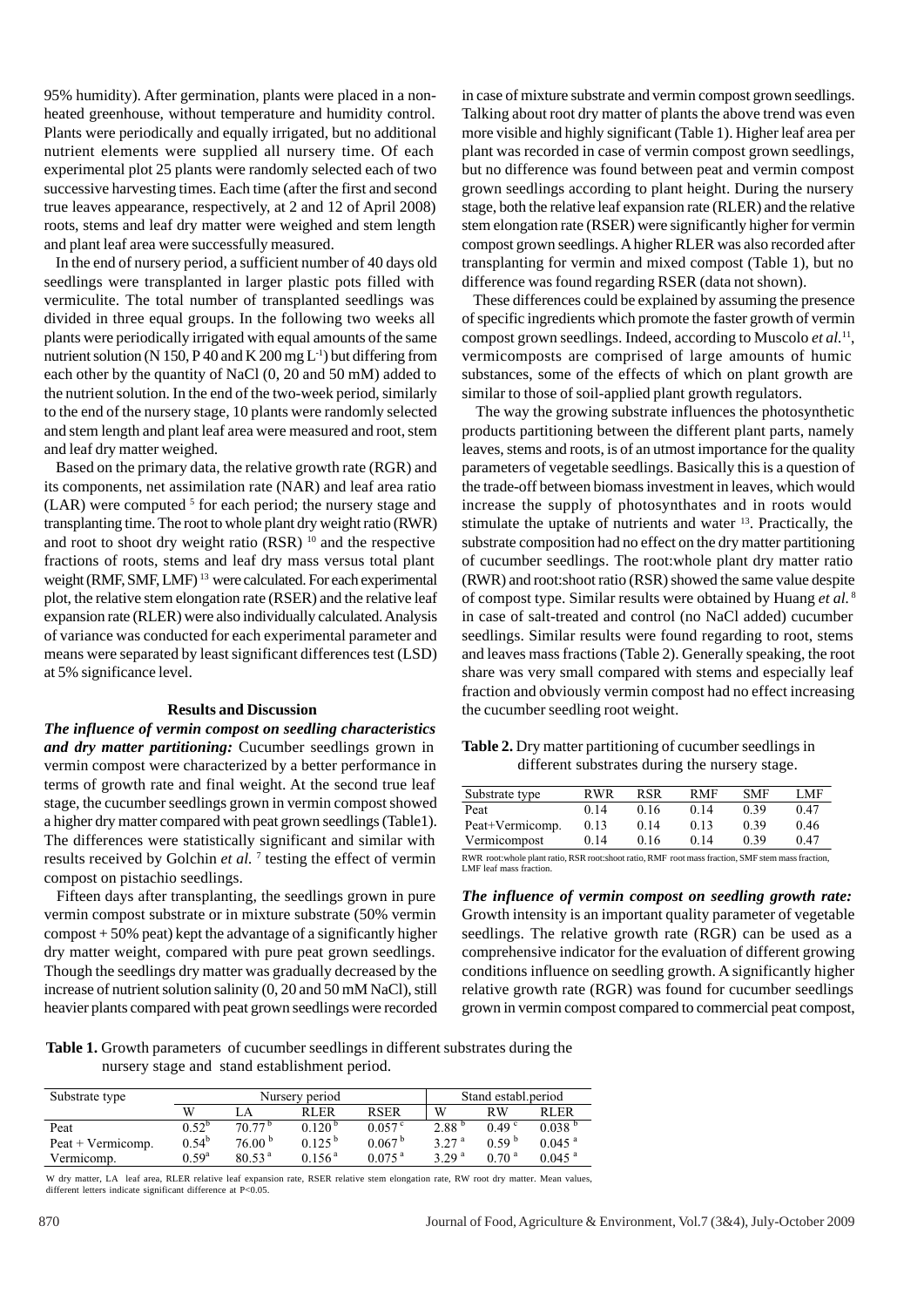for the period between the first and second true leaf stages (Table 3). Though not statistically significant, relatively higher RGR was also recorded for both mixture and vermin compost grown seedlings after transplanting, despite the significant reduction on the relative growth rate under salinity stress conditions (Table 3). The significant increase in soil enzyme activities such as urease, phosphomonoesterase, phosphodiesterase and arylsulphatase <sup>1</sup>, solubilization of nutrients <sup>14</sup> and production of growth hormones, like 1-aminocyclopropane-1-carboxylate (ACC) deaminase<sup>4</sup>, thanks to specific chemical properties of vermicompost, seems to be a realistic explanation for these differences.

 No differences were found among different types of composts on net assimilation rate (NAR) during the nursery stage, while there was a significant difference on the leaf area ratio (LAR). The vermin mixture compost provided larger values of LAR compared with peat compost. Consequently, the higher relative growth rate of vermin compost grown cucumber seedlings, up to transplanting time, was mostly due to the morphological differences (LAR) among the experimental plots. Vermin compost provides a faster expansion of plant leaf area, and consequently a higher amount of sun radiation intercepted and transformed to plant organic matter.

 A slightly different view was obtained after transplanting (stand establishment period). The morphological differences still existed, but significant differences were also found regarding to physiological performance of transplanted seedlings. During that period, vermin and mixture substrate provided significantly higher values of NAR compared to peat compost (Table 3). The plants' physiological activity was drastically reduced due to the increase of nutrient solution salinity (Table 4), but still relatively higher values were recorded in case of vermin and mixture composts (Table 5). According to Azarmi *et al.* <sup>2</sup> , application of vermicompost increased available K in the respective treatments. Obviously, a higher rate of salt tolerance due to lower accumulation of Na<sup>+</sup> and/or Cl in the leaves  $8$  because of increased available  $K^+$  in the growing substrate should be the explanation for the enhanced plant physiological efficiency (NAR) of vermicompost grown cucumber seedlings during the stand establishment period.

**Table 3.** Relative growth rate, net assimilation rate and leaf area ratio of cucumber seedlings in different substrates during the nursery stage and stand establishment.

| Substrate type  | $RGR$ (mg g <sup>-1</sup> day <sup>-1</sup> ) |                   |                    | NAR $(g m^2day^{-1})$ | LAR $(m^2kg^{-1})$ |                   |
|-----------------|-----------------------------------------------|-------------------|--------------------|-----------------------|--------------------|-------------------|
|                 | Nursery                                       | Transpl.          | Nurserv            | Transpl.              | Nursery            | Transpl.          |
| Peat            | 91.5 $b$                                      | 69.8 <sup>b</sup> | 0.013 <sup>a</sup> | 0.036 <sup>b</sup>    | 13.04 <sup>b</sup> | 7.03 <sup>b</sup> |
| Peat+Vermicomp. | $97.4^{ab}$                                   | 75.2 <sup>a</sup> | 0.013 <sup>a</sup> | $0.042$ <sup>a</sup>  | 14.28 <sup>a</sup> | 7.98 <sup>a</sup> |
| Vermicompost    | $106.4^{\text{a}}$                            | 75.8 <sup>a</sup> | 0.014 <sup>a</sup> | $0.041$ <sup>a</sup>  | 14.64 $a$          | 7.68 <sup>a</sup> |

RGR relative growth rate, NAR net assimilation rate, LAR leaf area ratio. Mean values, different letters indicate significant difference at P<0.05

**Table 4.** Relative growth rate, net assimilation rate and leaf area ratio of cucumber seedlings in different NaCl concentrations of nutrient solution during the stand establishment period.

| NaCl | RGR                                                                                                           | NAR                  | LAR                    |
|------|---------------------------------------------------------------------------------------------------------------|----------------------|------------------------|
| (mM) | $(mg g^{-1}day^{-1})$                                                                                         | $(g m^{-2}day^{-1})$ | $(m^2 \text{kg}^{-1})$ |
|      | 78.02 <sup>a</sup>                                                                                            | $0.044$ <sup>a</sup> | 6.98 <sup>c</sup>      |
| 20   | $72.95^{b}$                                                                                                   | 0.039 <sup>b</sup>   | 7.30 <sup>b</sup>      |
| 50   | 69.83 $^{\circ}$                                                                                              | 0.036 <sup>b</sup>   | 842 <sup>a</sup>       |
|      | $M_{\odot}$ , and the contract of the contract of the contract of $\sim$ $N_{\odot}$ . The contract of $\sim$ |                      |                        |

values, different letters indicate significant difference at  $P<0.05$ .

**Table 5.** Growth of cucumber seedlings in different combinations of substrate and NaCl concentration of nutrient solution during the stand establishment period.

| Substrate  | <b>NaCl</b><br>(mM) | W<br>$(mg\text{ pl}^{-1})$ | <b>RW</b><br>$(mg\,pl^{-1})$ | <b>RGR</b><br>$(mg g^{-1}day^{-1})$ | <b>NAR</b><br>$(g m^{-2}day^{-1})$ | LAR.<br>$(m^2 \text{ kg}^{-1})$ |
|------------|---------------------|----------------------------|------------------------------|-------------------------------------|------------------------------------|---------------------------------|
| Peat       | $\theta$            | $3.21^{ab}$                | $0.57^{ab}$                  | $74.5^{ab}$                         | $0.041$ b                          | $6.15$ <sup>T</sup>             |
|            | 20                  | $2.89^{ab}$                | 0.45 <sup>b</sup>            | 70.7 <sup>bc</sup>                  | $0.036$ <sup>d</sup>               | 7.08 <sup>e</sup>               |
|            | 50                  | $2.55^{b}$                 | 0.43 <sup>b</sup>            | $64.2$ °                            | $0.031$ °                          | $7.88$ $\degree$                |
| Peat +     | $\theta$            | $3.60^{\circ}$             | $0.67^{ab}$                  | 79.9 <sup>a</sup>                   | $0.046^{\frac{a}{a}}$              | $7.63$ <sup>cd</sup>            |
| Vermicomp. | 20                  | $3.14^{ab}$                | 0.56 <sup>b</sup>            | 72.7 <sup>abc</sup>                 | 0.040 <sup>b</sup>                 | $7.35$ <sup>de</sup>            |
|            | 50                  | 3.06 <sup>ab</sup>         | 0.54 <sup>b</sup>            | 72.9 <sup>abc</sup>                 | $0.039^{bc}$                       | 8.96 <sup>a</sup>               |
| Vermicomp. | $\theta$            | 3.59 <sup>a</sup>          | 0.87 <sup>a</sup>            | $79.6^{ab}$                         | $0.04\overline{5}$ <sup>a</sup>    | $7.16$ <sup>de</sup>            |
|            | 20                  | $3.24^{ab}$                | $0.65^{ab}$                  | $75.4$ <sup>ab</sup>                | $0.041$ b                          | 7.46 <sup>cde</sup>             |
|            | 50                  | 3.04 <sup>ab</sup>         | 0.56 <sup>b</sup>            | $72.2$ <sup>abc</sup>               | 0.037 <sup>cd</sup>                | 8.41 <sup>b</sup>               |

W plant dry matter, RW root dry matter, RGR relative growth rate, NAR net assimilation rate, LAR leaf area ratio. Mean values, different letters indicate significant difference at P<0.05.